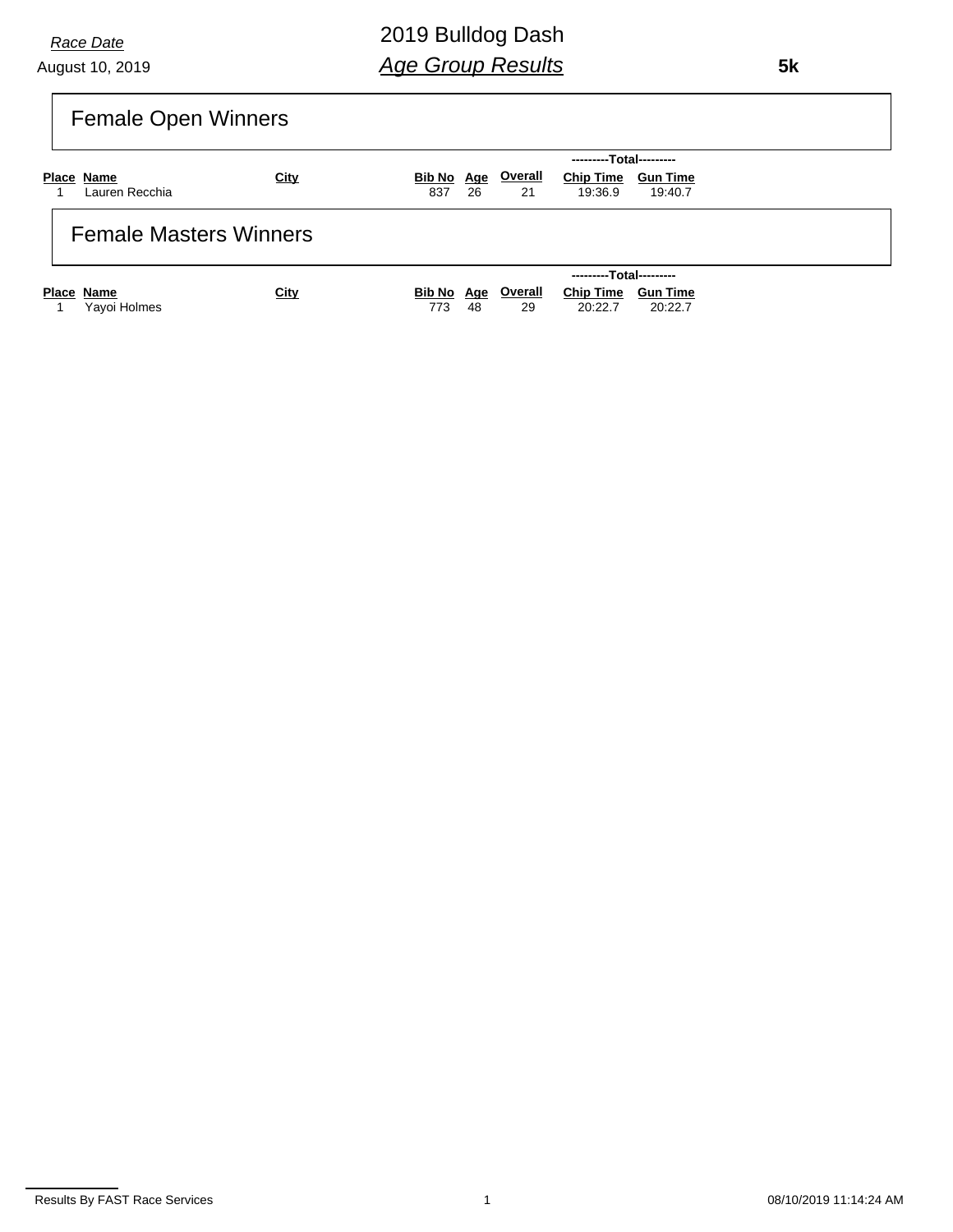August 10, 2019 *Race Date*

Female 10 and Under

|                      |      |            |    |         | ---------Total--------- |                 |
|----------------------|------|------------|----|---------|-------------------------|-----------------|
| Place Name           | City | Bib No Age |    | Overall | <b>Chip Time</b>        | <b>Gun Time</b> |
| * Gretchen Collett   |      | 724        | 9  | 254     | 32:19.9                 | 32:29.6         |
| 2 * Maxfield Katelyn |      | 785        | 8  | 264     | 32:46.0                 | 32:59.5         |
| * Kimi Holmes        |      | 772        | 10 | 302     | 37:27.9                 | 37:47.4         |
| Peyton Maxfield      |      | 807        | 10 | 316     | 41:11.4                 | 41:25.5         |

### Female 11 to 14

|               |                      |             |               |            |                | ---------Total--------- |                 |
|---------------|----------------------|-------------|---------------|------------|----------------|-------------------------|-----------------|
|               | Place Name           | <u>City</u> | <u>Bib No</u> | <u>Age</u> | <b>Overall</b> | <b>Chip Time</b>        | <b>Gun Time</b> |
| $\ast$<br>1   | Tori Meyer           |             | 657           | 14         | 59             | 22:33.2                 | 22:36.2         |
| $^\star$<br>2 | Avery Clabaugh       |             | 610           | 14         | 60             | 22:34.2                 | 22:36.4         |
| 3<br>$^\star$ | Lauren Teav          |             | 690           | 14         | 71             | 23:21.5                 | 23:23.8         |
| 4             | Caroline Smith       |             | 847           | 12         | 81             | 23:42.8                 | 23:46.3         |
| 5             | Kate Lewis           |             | 793           | 13         | 112            | 24:46.6                 | 24:50.1         |
| 6             | Isabella Meyer       |             | 812           | 13         | 131            | 25:54.2                 | 25:57.6         |
| 7             | Olivia Keller        |             | 642           | 14         | 187            | 28:48.3                 | 28:51.5         |
| 8             | <b>Chloe Hammers</b> |             | 755           | 13         | 202            | 29:36.2                 | 29:42.8         |
| 9             | Elizabeth Pope       |             | 831           | 12         | 207            | 29:46.4                 | 29:55.7         |
| 10            | Kyra Noblit          |             | 662           | 14         | 218            | 30:21.4                 | 30:30.3         |
| 11            | Lucy Zachok          |             | 866           | 13         | 228            | 30:49.9                 | 30:59.7         |
| 12            | Cara Gowens          |             | 910           | 14         | 236            | 31:20.2                 | 31:24.4         |
| 13            | Francesca Nguy       |             | 897           | 14         | 237            | 31:21.3                 | 31:25.6         |
| 14            | Abbie Beasley        |             | 710           | 12         | 239            | 31:13.7                 | 31:30.1         |
| 15            | Sarah Juvera         |             | 641           | 13         | 243            | 31:42.4                 | 31:46.5         |
| 16            | Julie Choi           |             | 609           | 14         | 248            | 31:53.3                 | 32:01.3         |
| 17            | Kayla Teav           |             | 855           | 11         | 257            | 32:12.3                 | 32:33.1         |
| 18            | Anna Claire Nolan    |             | 881           | 12         | 270            | 33:40.8                 | 33:47.4         |
| 19            | Ashlyn Humphrey      |             | 635           | 14         | 280            | 34:23.3                 | 34:28.2         |
| 20            | Madison Maxfield     |             | 654           | 14         | 289            | 35:39.6                 | 35:48.5         |
| 21            | Kei Holmes           |             | 771           | 12         | 304            | 37:35.1                 | 37:54.7         |
| 22            | Jodie Dupree         |             | 623           | 14         | 309            | 38:32.4                 | 38:36.8         |
| 23            | Olivia Jean-Gilles   |             | 960           | 12         | 322            | 43:53.8                 | 44:05.3         |
| 24            | Hannah Jean-Gilles   |             | 959           | 14         | 330            | 46:07.9                 | 46:10.3         |
| 25            | Maya White           |             | 696           | 14         | 331            | 46:16.6                 | 46:38.9         |

### Female 15 to 19

|                              |                                |      |            |            |                | ---------Total--------- |                    |
|------------------------------|--------------------------------|------|------------|------------|----------------|-------------------------|--------------------|
|                              | Place Name                     | City | Bib No     | <u>Age</u> | <b>Overall</b> | <b>Chip Time</b>        | <b>Gun Time</b>    |
| 1                            | Makenna Kulzer                 |      | 645        | 16         | 26             | 20:07.5                 | 20:09.2            |
| $\overline{2}$<br>$^{\star}$ | Erica Hambacker                |      | 924        | 18         | 35             | 20:59.1                 | 21:00.7            |
| 3<br>$\star$                 | Marianna Gazzara               |      | 627        | 15         | 52             | 22:20.9                 | 22:23.9            |
| 4                            | Ari Meyer                      |      | 656        | 15         | 55             | 22:25.4                 | 22:28.4            |
| 5                            | <b>Ellie Wilkins</b>           |      | 698        | 17         | 70             | 23:21.5                 | 23:23.3            |
| 6                            | Reese Robertson                |      | 673        | 16         | 75             | 23:29.5                 | 23:31.8            |
| 7                            | Ira Porter                     |      | 666        | 15         | 76             | 23:33.7                 | 23:36.4            |
| 8                            | Mackenzie Cousin               |      | 616        | 17         | 85             | 23:58.8                 | 24:00.7            |
| 9                            | <b>Madeline Busse</b>          |      | 606        | 16         | 87             | 24:00.8                 | 24:03.7            |
| 10                           | Hannah Dupree                  |      | 622        | 16         | 92             | 24:18.9                 | 24:21.4            |
| 11                           | <b>Rilyn Wagner</b>            |      | 692        | 16         | 93             | 24:23.5                 | 24:25.4            |
| 12                           | Lexi Kulzer                    |      | 644        | 15         | 96             | 24:24.6                 | 24:27.4            |
| 13                           | Nina Phelan                    |      | 664        | 15         | 105            | 24:39.7                 | 24:43.2            |
| 14                           | Ellie Brink                    |      | 603        | 15         | 107            | 24:41.9                 | 24:45.5            |
| 15                           | Hannah Jones                   |      | 638        | 17         | 108            | 24:43.0                 | 24:45.6            |
| 16                           | <b>Lily Gowens</b>             |      | 909        | 16         | 117            | 24:53.3                 | 24:55.8            |
| 17                           | Abigail Snyder                 |      | 681        | 17         | 120            | 25:08.0                 | 25:11.6            |
| 18                           | Jacqueline Hamada              |      | 632        | 15         | 121            | 25:17.6                 | 25:20.0            |
| 19                           | Neva Drane                     |      | 920        | 15         | 130            | 25:46.9                 | 25:50.0            |
| 20                           | Sara Serrano                   |      | 899        | 16         | 132            | 25:54.7                 | 25:58.0            |
| 21                           | Kira Cousin                    |      | 615        | 15         | 133            | 25:56.8                 | 25:59.2            |
| 22                           | Kara Grieve                    |      | 630        | 15         | 144            | 26:27.1                 | 26:30.4            |
| 23                           | <b>Kellyn Posey</b>            |      | 668        | 16         | 146            | 26:34.2                 | 26:36.9            |
| 24                           | Olive Porter                   |      | 667        | 15         | 152            | 26:42.1                 | 26:46.1            |
| 25                           | Sarah Dickinson<br>Faith Brown |      | 620<br>911 | 15<br>15   | 170            | 27:58.4                 | 28:02.6            |
| 26<br>27                     |                                |      | 617        |            | 176<br>177     | 28:10.0                 | 28:14.0            |
|                              | Amanda Damrow                  |      | 669        | 15<br>15   | 181            | 28:14.3                 | 28:17.3            |
| 28<br>29                     | Kendra Posey<br>Julia Masino   |      | 653        | 15         | 182            | 28:29.8<br>28:33.9      | 28:33.1<br>28:36.2 |
| 30                           | Claudia Vlasoff                |      | 926        | 15         | 184            | 28:36.0                 | 28:39.1            |
| 31                           | Caroline Brown                 |      | 604        | 17         | 199            | 29:23.6                 | 29:28.9            |
|                              |                                |      |            |            |                |                         |                    |

 **5k**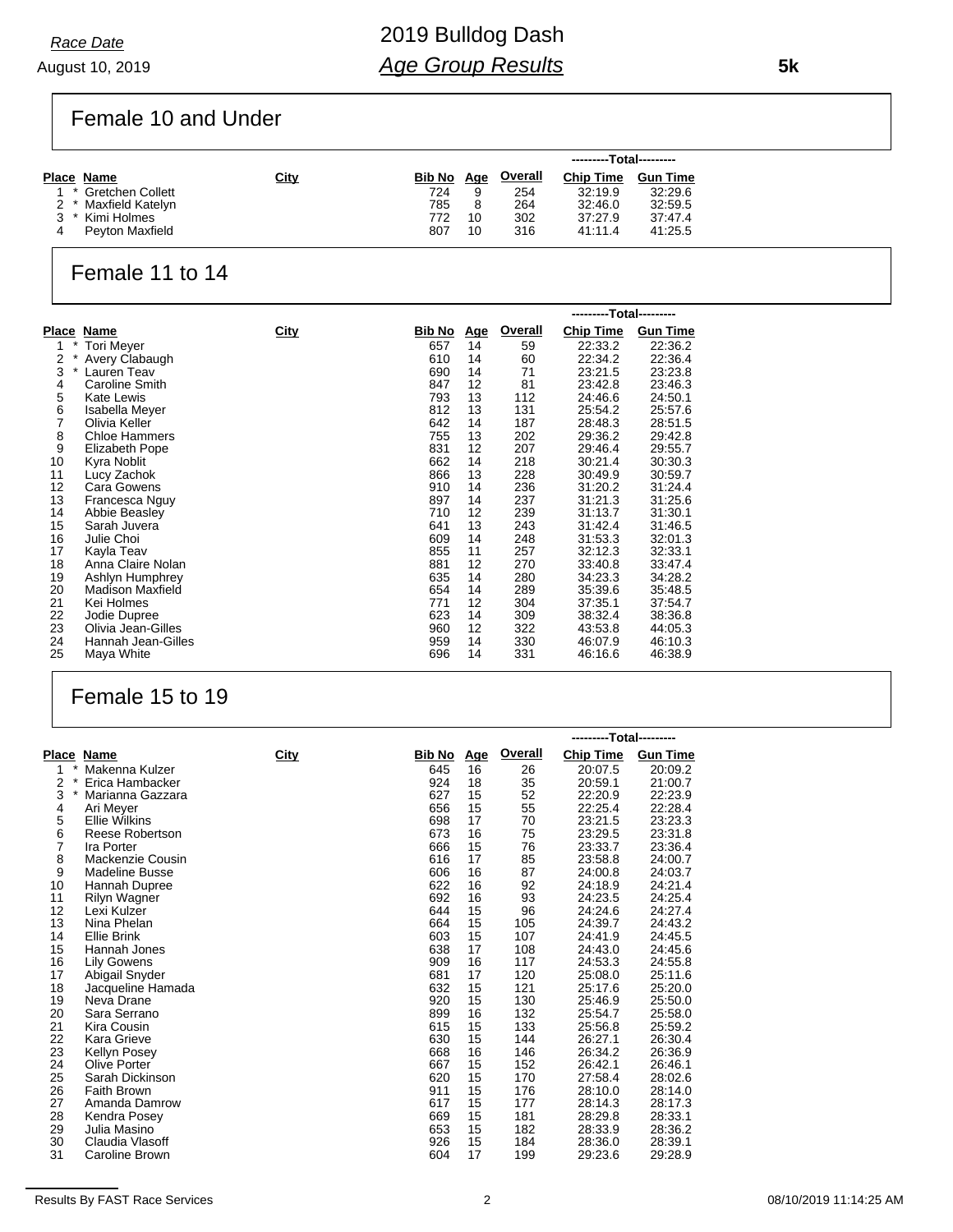#### Female 15 to 19

|    |                       |      |               |            |                | ---------Total--------- |                 |
|----|-----------------------|------|---------------|------------|----------------|-------------------------|-----------------|
|    | Place Name            | City | <u>Bib No</u> | <u>Age</u> | <b>Overall</b> | <b>Chip Time</b>        | <b>Gun Time</b> |
| 32 | <b>Emily Stephens</b> |      | 682           | 15         | 201            | 29:30.1                 | 29:34.8         |
| 33 | <b>Emily Lawrence</b> |      | 647           | 16         | 209            | 29:54.6                 | 29.57.1         |
| 34 | Camree Noblit         |      | 661           | 16         | 214            | 30:03.8                 | 30:07.7         |
| 35 | Caitlyn Miller        |      | 942           | 17         | 226            | 30:36.2                 | 30:47.0         |
| 36 | Reagan Ritchie        |      | 671           | 15         | 230            | 30:54.8                 | 31:03.0         |
| 37 | Olivia Rodriguez      |      | 675           | 15         | 238            | 31:20.8                 | 31:28.9         |
| 38 | Lucia Rogers          |      | 676           | 15         | 244            | 31:39.7                 | 31:47.9         |
| 39 | Kara Holmes           |      | 929           | 16         | 247            | 31:56.5                 | 32:00.2         |
| 40 | Sarah Stephenson      |      | 879           | 17         | 251            | 32:07.8                 | 32:13.3         |
| 41 | Sophie Yoo            |      | 699           | 15         | 253            | 32:20.5                 | 32:24.2         |
| 42 | Abigail Joo           |      | 639           | 16         | 262            | 32:48.6                 | 32:53.6         |
| 43 | Madison Chapman       |      | 608           | 15         | 267            | 33:12.3                 | 33:17.4         |
| 44 | <b>Emily Gibbs</b>    |      | 628           | 16         | 268            | 33:16.7                 | 33:20.6         |
| 45 | Muskaan Lakhani       |      | 646           | 15         | 269            | 33:29.3                 | 33:34.1         |
| 46 | Katherine Applebee    |      | 705           | 16         | 272            | 33:41.4                 | 33:52.0         |
| 47 | Namrata Patel         |      | 826           | 15         | 273            | 33:54.0                 | 33:58.7         |
| 48 | Mackenzie Weaver      |      | 693           | 15         | 274            | 33:56.5                 | 34:01.1         |
| 49 | Madelyn Fraser        |      | 943           | 18         | 276            | 33:55.4                 | 34:06.7         |
| 50 | Maniya Smith          |      | 680           | 15         | 278            | 34:04.4                 | 34:13.0         |
| 51 | Karis Teague          |      | 688           | 15         | 283            | 34:44.1                 | 34:52.5         |
| 52 | Mary Kathryn Nolan    |      | 883           | 15         | 284            | 35:03.4                 | 35:07.9         |
| 53 | Abigail Svarstad      |      | 687           | 15         | 298            | 37:08.5                 | 37:16.9         |
| 54 | Ryley Fleming         |      | 626           | 16         | 301            | 37:24.4                 | 37:29.2         |
| 55 | Lauren Marksberry     |      | 898           | 16         | 303            | 37:45.3                 | 37:49.6         |
| 56 | Rachel Lemon          |      | 648           | 15         | 307            | 38:01.5                 | 38:10.1         |
| 57 | <b>Katie Wheeler</b>  |      | 694           | 15         | 308            | 38:30.4                 | 38:35.5         |
| 58 | Myla Gift             |      | 901           | 15         | 332            | 46:24.1                 | 46:39.1         |

#### Female 20 to 24

|                    |             |            |     |         | ---------Total--------- |          |
|--------------------|-------------|------------|-----|---------|-------------------------|----------|
| Place Name         | <u>City</u> | Bib No Age |     | Overall | <b>Chip Time</b>        | Gun Time |
| 1 * Abby Niersbach |             | 820        | 22  | 126     | 25:22.4                 | 25:34.8  |
| 2 * Cori Samples   |             | 840        | 24  | 161     | 27:22.4                 | 27:26.5  |
| 3 * Emily Sandgren |             | 884        | -21 | 217     | 30:05.5                 | 30:22.6  |

### Female 25 to 29

|                            |      |            |    |                | ---------Total--------- |                 |  |
|----------------------------|------|------------|----|----------------|-------------------------|-----------------|--|
| Place Name                 | City | Bib No Age |    | <u>Overall</u> | <b>Chip Time</b>        | <b>Gun Time</b> |  |
| 1 * Anna Kaiser            |      | 783.       | 28 | 157            | 26:58.9                 | 27:08.3         |  |
| 2 * Molly Harrington       |      | 761        | 25 | 285            | 35:03.0                 | 35:17.4         |  |
| 3 <sup>*</sup> Kelly Crunk |      | 729        | 27 | 327            | 45:49.1                 | 46:07.1         |  |

#### Female 30 to 34

|                      |      |     |     |                    | ---------Total--------- |                 |  |
|----------------------|------|-----|-----|--------------------|-------------------------|-----------------|--|
| Place Name           | City |     |     | Bib No Age Overall | <b>Chip Time</b>        | <b>Gun Time</b> |  |
| 1 * Ashley Jenkins   |      | 962 | 33  | 183                | 28.28.1                 | 28:36.5         |  |
| 2 * Damaris Ardelean |      | 706 | -32 | 255                | 32:22.5                 | 32:30.4         |  |
| 3 * Shannon Parsons  |      | 823 | 34  | 277                | 33:58.7                 | 34:11.4         |  |

#### Female 35 to 39

|   |                     |      |               |            |                | ---------Total--------- |                 |  |
|---|---------------------|------|---------------|------------|----------------|-------------------------|-----------------|--|
|   | Place Name          | City | <b>Bib No</b> | <u>Age</u> | <b>Overall</b> | <b>Chip Time</b>        | <b>Gun Time</b> |  |
|   | Rachel Singleton    |      | 949           | 37         | 141            | 26:16.8                 | 26:26.0         |  |
|   | Lori Collet         |      | 723           | 37         | 163            | 27:23.1                 | 27:36.2         |  |
| 3 | Natalie Yarnell     |      | 863           | 39         | 190            | 28:56.1                 | 29:08.8         |  |
| 4 | <b>Holly Noblit</b> |      | 821           | 39         | 224            | 30:23.0                 | 30:36.3         |  |
| 5 | Megan Pope          |      | 833           | 37         | 232            | 30:57.2                 | 31:10.1         |  |
| 6 | Heidi Andersen      |      | 702           | 36         | 235            | 31:10.0                 | 31:22.0         |  |
|   | <b>Katie Miller</b> |      | 814           | 36         | 297            | 36:47.9                 | 37:03.8         |  |
| 8 | Rachelle Maxfield   |      | 808           | 39         | 317            | 41:11.4                 | 41:26.0         |  |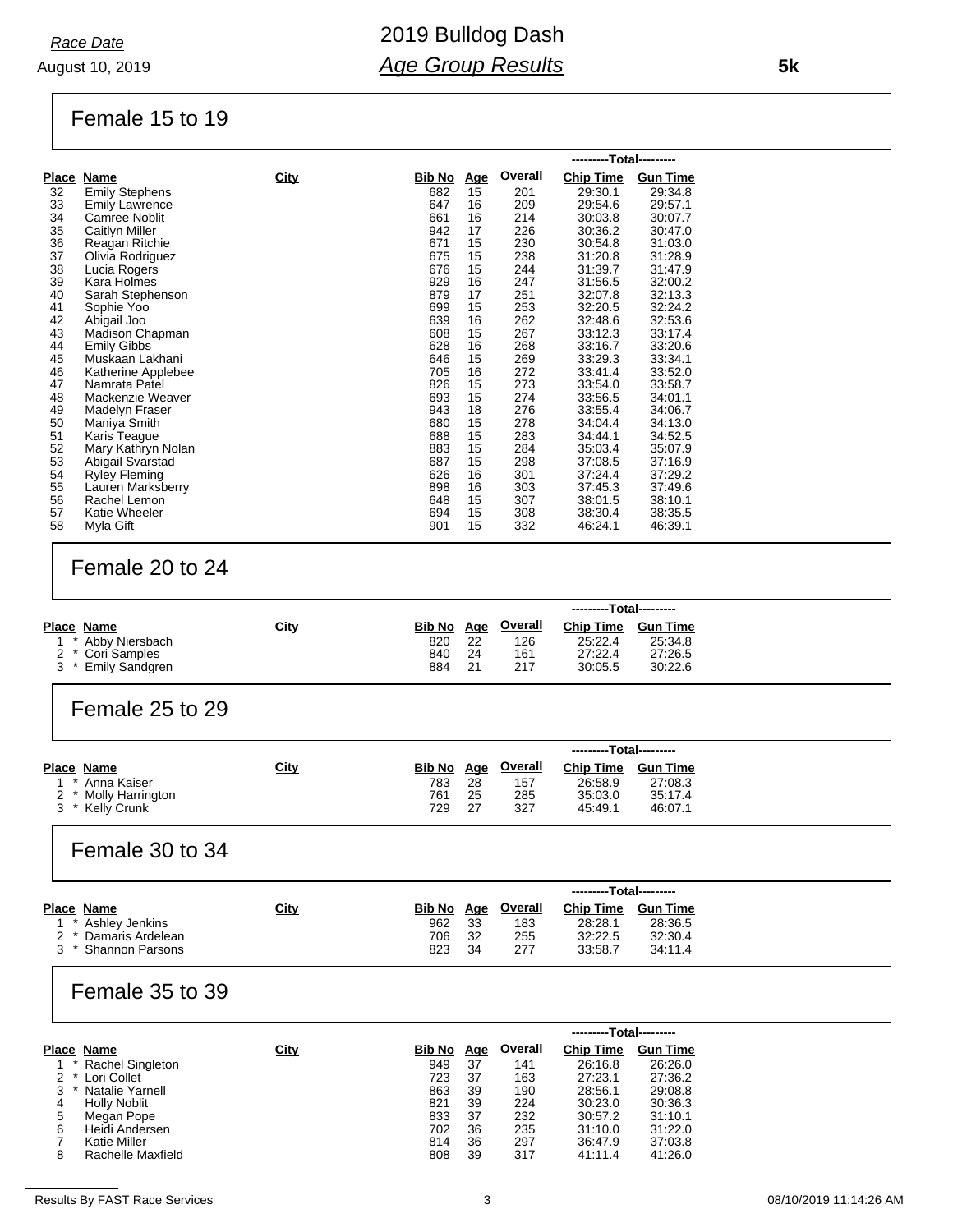August 10, 2019 *Race Date*

Female 35 to 39

|   |                                |             |     |      |                                  | ---------Total---------       |         |  |  |  |
|---|--------------------------------|-------------|-----|------|----------------------------------|-------------------------------|---------|--|--|--|
| 9 | Place Name<br>Holly Paszkowski | <u>City</u> | 825 | - 35 | <u>Bib No Age Overall</u><br>328 | Chip Time Gun Time<br>45:50.2 | 46:08.2 |  |  |  |
|   | Female 40 to 44                |             |     |      |                                  |                               |         |  |  |  |

|   |                   |             |        |            |         | ---------Total--------- |                 |  |
|---|-------------------|-------------|--------|------------|---------|-------------------------|-----------------|--|
|   | Place Name        | <u>City</u> | Bib No | <u>Age</u> | Overall | <b>Chip Time</b>        | <b>Gun Time</b> |  |
|   | Monica Mau        |             | 803    | 43         | 98      | 24:23.0                 | 24:30.2         |  |
|   | Nichole Holliday  |             | 769    | 40         | 196     | 29:08.1                 | 29.23.8         |  |
| 3 | Vilayvone Haynie  |             | 763    | 40         | 216     | 29:58.5                 | 30.12.4         |  |
| 4 | Tara Hughey       |             | 777    | 40         | 245     | 31:43.9                 | 31:49.5         |  |
| 5 | Qumara Hill-Smith |             | 768    | 41         | 260     | 32:40.7                 | 32:48.1         |  |
| 6 | Kari Sorrels      |             | 873    | 42         | 282     | 34:27.2                 | 34:42.9         |  |
|   | Mavis Jean-Gilles |             | 958    | 41         | 310     | 38:33.3                 | 38:44.8         |  |
| 8 | Elisabeth Ross    |             | 839    | 41         | 324     | 45:00.2                 | 45:21.7         |  |

#### Female 45 to 49

|              |                         |      |        |            |                | ---------Total--------- |                 |
|--------------|-------------------------|------|--------|------------|----------------|-------------------------|-----------------|
|              | Place Name              | City | Bib No | <u>Age</u> | <b>Overall</b> | <b>Chip Time</b>        | <b>Gun Time</b> |
|              | Teresa Fudge            |      | 941    | 49         | 114            | 24:46.3                 | 24:53.1         |
| 2            | Gina Hermansen          |      | 766    | 45         | 128            | 25:36.7                 | 25:41.3         |
| 3<br>$\star$ | Jennifer Lawrence       |      | 790    | 49         | 156            | 26:53.3                 | 27:01.3         |
| 4            | <b>Shirley Cook</b>     |      | 893    | 47         | 167            | 27:47.9                 | 27:57.6         |
| 5            | <b>Christine Brink</b>  |      | 716    | 49         | 169            | 27:50.3                 | 28:01.5         |
| 6            | Elizabeth Todd          |      | 858    | 46         | 172            | 27:54.0                 | 28:04.1         |
|              | Jennifer Grieve         |      | 919    | 46         | 186            | 28:28.5                 | 28:50.0         |
| 8            | <b>Elizabeth Lewis</b>  |      | 792    | 48         | 194            | 29:07.4                 | 29:20.0         |
| 9            | Yolanda Johnson         |      | 781    | 45         | 204            | 29:22.4                 | 29:44.4         |
| 10           | Sandra Gazarra          |      | 917    | 47         | 221            | 30:15.5                 | 30:33.2         |
| 11           | <b>Stacey Dickinson</b> |      | 740    | 46         | 227            | 30:34.9                 | 30:49.0         |
| 12           | Shanda Crosby           |      | 728    | 49         | 281            | 32:42.5                 | 34:28.6         |
| 13           | Jen Davis               |      | 732    | 45         | 286            | 35:09.9                 | 35:21.7         |
| 14           | Amy Cartwright          |      | 719    | 48         | 306            | 37:49.5                 | 38:05.1         |
| 15           | Michele Pasch           |      | 824    | 49         | 318            | 41:09.6                 | 41:30.4         |
| 16           | Lacrecia Smith          |      | 849    | 49         | 323            | 45:08.6                 | 45:18.8         |
| 17           | Joanna Feldman          |      | 748    | 49         | 326            | 45:49.3                 | 46:07.1         |
| 18           | <b>Christie White</b>   |      | 956    | 45         | 334            | 48:01.3                 | 48:23.6         |

### Female 50 to 54

|                           |                                                                   |        |            |                | ---------Total--------- |                 |
|---------------------------|-------------------------------------------------------------------|--------|------------|----------------|-------------------------|-----------------|
|                           | <b>City</b>                                                       | Bib No | <u>Age</u> | <b>Overall</b> | <b>Chip Time</b>        | <b>Gun Time</b> |
| Lara Storm                |                                                                   | 852    | 50         | 54             | 22:23.4                 | 22:26.3         |
|                           |                                                                   | 890    | 54         | 140            | 26:14.3                 | 26.22.5         |
|                           |                                                                   | 887    | 52         | 178            | 28:16.2                 | 28.23.5         |
| Kelly Kirchner            |                                                                   | 869    | 50         | 258            | 32:24.9                 | 32:36.1         |
| Kim Simpson               |                                                                   | 844    | 52         | 290            | 35:28.2                 | 35:49.7         |
| <b>Christine Graessle</b> |                                                                   | 871    | 54         | 313            | 38:58.8                 | 39:19.8         |
| Lana Hampton              |                                                                   | 757    | 52         | 325            | 45:45.5                 | 46:05.5         |
|                           | Place Name<br>$\star$<br>2 * Francy Rodriguez<br>* Sandra Temesio |        |            |                |                         |                 |

## Female 55 to 59

|                       |      |        |            |                | ---------Total--------- |                 |  |
|-----------------------|------|--------|------------|----------------|-------------------------|-----------------|--|
| Place Name            | City | Bib No | <u>Age</u> | <b>Overall</b> | <b>Chip Time</b>        | <b>Gun Time</b> |  |
| Sonya Montgomery      |      | 817    | 56         | 171            | 27:55.9                 | 28:03.2         |  |
| Charla Green<br>$2$ * |      | 754    | 57         | 205            | 29:31.2                 | 29:47.2         |  |
| Leonor Bolanos        |      | 9001   | 57         | 215            | 29:58.7                 | 30:07.8         |  |
| Lenetta Heiland       |      | 764    | 56         | 234            | 31:09.2                 | 31:21.2         |  |
| Denise Chase          |      | 721    | 55         | 249            | 31:45.0                 | 32:03.1         |  |
| Sheila Sandgren       |      | 885    | 57         | 294            | 36:13.3                 | 36:30.0         |  |
| Pam Robertson         |      | 947    | 57         | 296            | 36:35.7                 | 36:44.0         |  |
| Kerry Gawthrop        |      | 955    | 59         | 311            | 38:16.9                 | 38:47.1         |  |
|                       |      |        |            |                |                         |                 |  |

 **5k**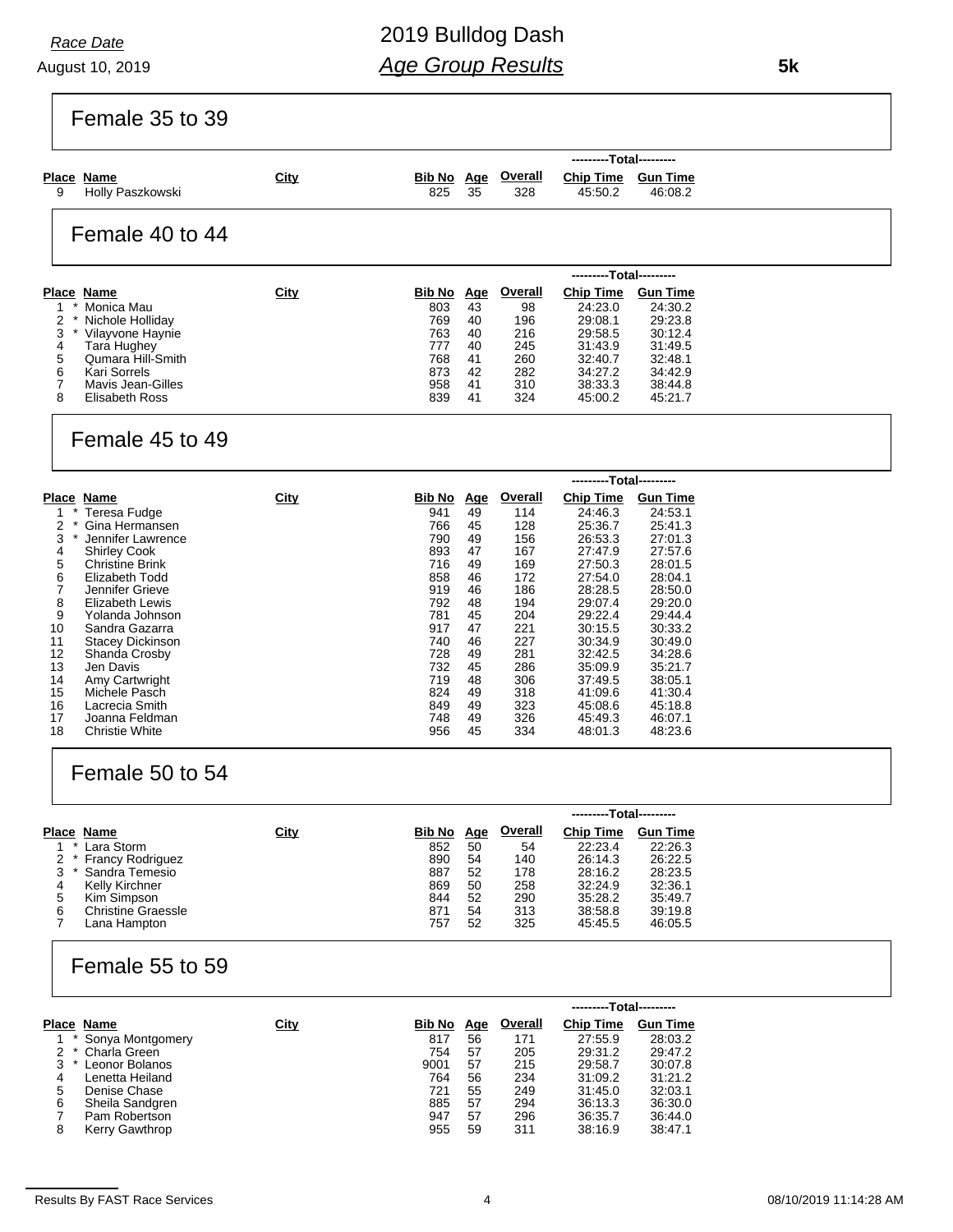August 10, 2019 *Race Date*

# 2019 Bulldog Dash *Age Group Results*

Female 60 to 64

|   |                        |             |            |    |         | ---------Total--------- |                 |  |
|---|------------------------|-------------|------------|----|---------|-------------------------|-----------------|--|
|   | Place Name             | <b>City</b> | Bib No Age |    | Overall | <b>Chip Time</b>        | <b>Gun Time</b> |  |
|   | 1 * Connie Piecuch     |             | 828        | 60 | 185     | 28:32.0                 | 28:39.4         |  |
|   | 2 * Doreen George      |             | 751        | 61 | 206     | 29:46.7                 | 29:54.6         |  |
|   | Jean Bosserman         |             | 715        | 60 | 261     | 32:31.7                 | 32:51.4         |  |
| 4 | Melody Biederman       |             | 714        | 63 | 263     | 32:36.1                 | 32:55.9         |  |
| 5 | <b>Heather Condron</b> |             | 940        | 62 | 300     | 37:17.1                 | 37:25.3         |  |

### Female 65 to 69

|                      |             |     |    |     | ---------Total---------               |         |  |
|----------------------|-------------|-----|----|-----|---------------------------------------|---------|--|
| Place Name           | <b>City</b> |     |    |     | Bib No Age Overall Chip Time Gun Time |         |  |
| 1 * Deborah Williams |             | 861 | 66 | 173 | 27:56.5                               | 28:04.2 |  |

Results By FAST Race Services **6 28 AM** Services 6 08/10/2019 11:14:28 AM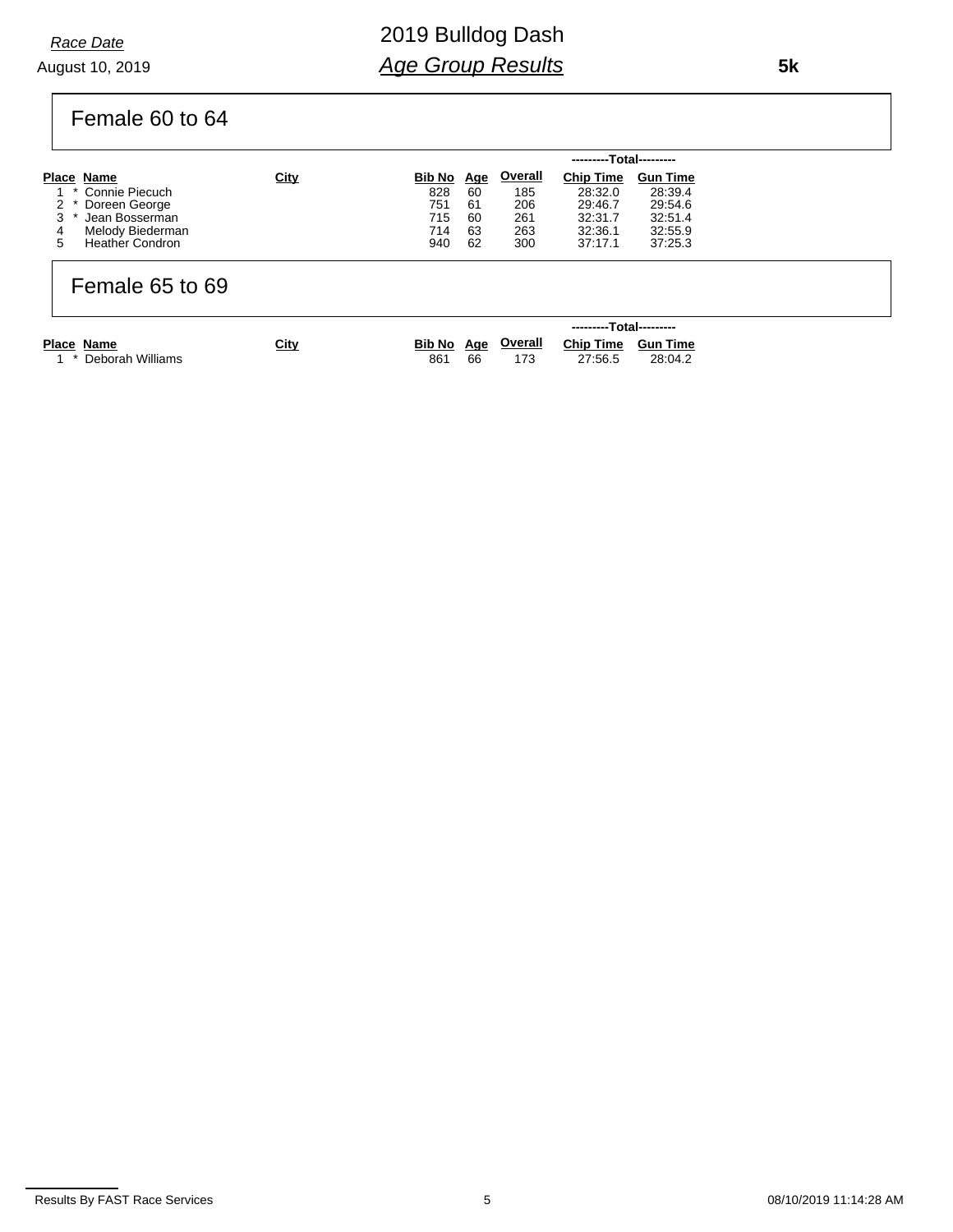August 10, 2019 *Race Date*

 **5k**

# Male Open Winners

|                             |             | ---------Total---------                                             |
|-----------------------------|-------------|---------------------------------------------------------------------|
| Place Name                  | <b>City</b> | <b>Overall</b><br><b>Chip Time</b><br>Bib No Age<br><b>Gun Time</b> |
| Michael Maron               |             | 16:30.6<br>651<br>16<br>16:30.6                                     |
| <b>Male Masters Winners</b> |             |                                                                     |
|                             |             | ---------Total---------                                             |
| Place Name                  | City        | <b>Overall</b><br><b>Chip Time</b><br>Bib No Age<br><b>Gun Time</b> |
| Lee Johnson                 |             | 46<br>30<br>20:24.9<br>20:31.0<br>779                               |

Results By FAST Race Services **6** 08/10/2019 11:14:28 AM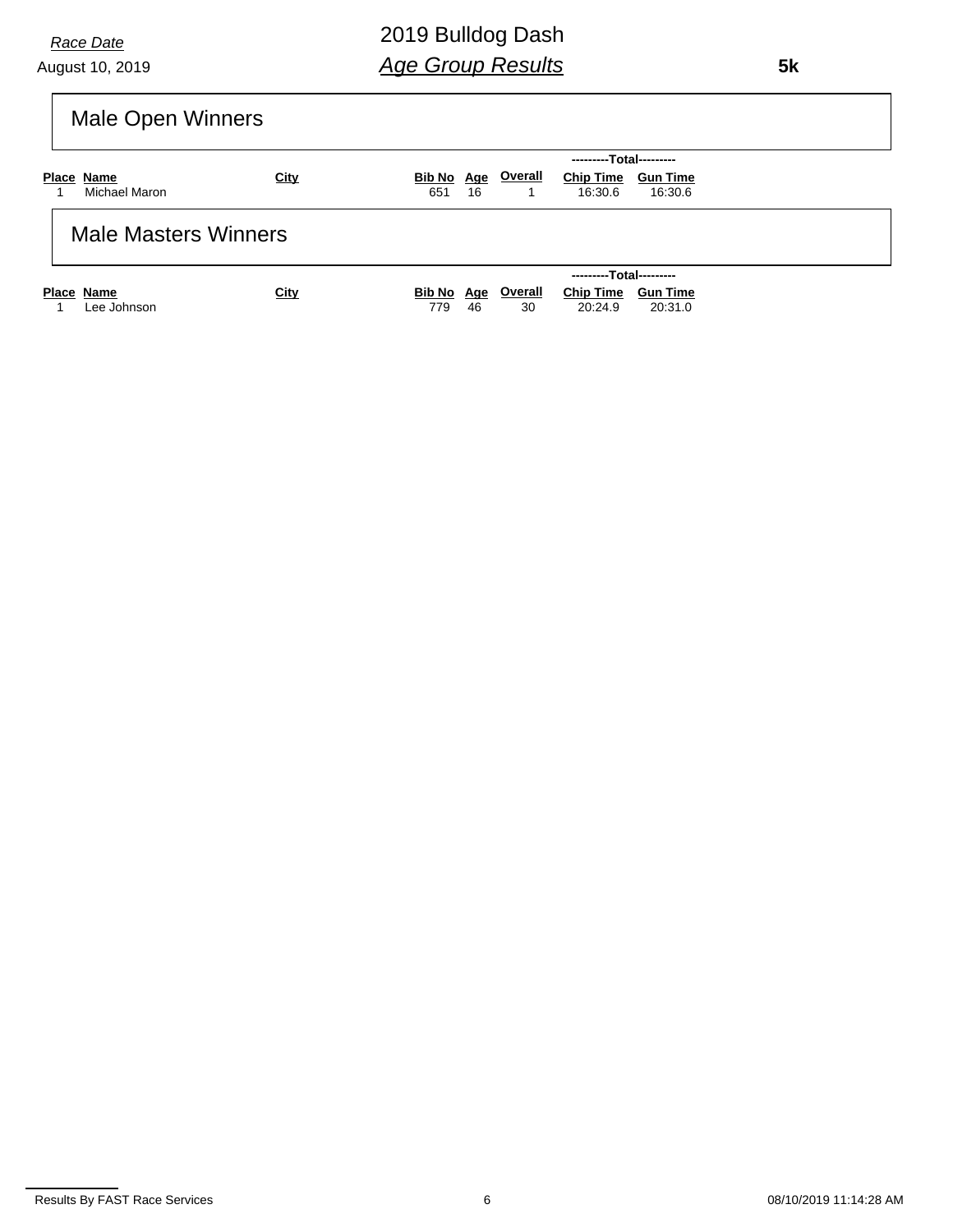August 10, 2019 *Race Date*

Male 10 and Under

|   |                     |      |        |            |                | ---------Total--------- |                 |
|---|---------------------|------|--------|------------|----------------|-------------------------|-----------------|
|   | Place Name          | City | Bib No | <b>Age</b> | <b>Overall</b> | <b>Chip Time</b>        | <b>Gun Time</b> |
|   | Maddox Johnson      |      | 780    | 10         | 100            | 24:25.9                 | 24:32.8         |
|   | 2 * Brayden Kembrey |      | 894    | 9          | 213            | 29:54.4                 | 30:05.0         |
|   | Nolan Denbrok       |      | 735    | 10         | 220            | 30:31.2                 | 30:31.2         |
| 4 | Benson Pope         |      | 830    | 8          | 223            | 30:22.6                 | 30:35.9         |
| 5 | Hayden Maxfield     |      | 805    | 8          | 233            | 30:57.0                 | 31:10.2         |
| 6 | Liam Hughey         |      | 776    | 10         | 246            | 31:44.7                 | 31:49.9         |

#### Male 11 to 14

|        |                          |             |        |            |         | ---------Total--------- |                 |
|--------|--------------------------|-------------|--------|------------|---------|-------------------------|-----------------|
|        | Place Name               | <b>City</b> | Bib No | <u>Age</u> | Overall | <b>Chip Time</b>        | <b>Gun Time</b> |
| *<br>1 | Liam Streleckis          |             | 685    | 14         | 36      | 21:16.1                 | 21:17.4         |
| 2      | <b>Tristan Denbrok</b>   |             | 737    | 14         | 37      | 21:35.6                 | 21:36.8         |
| 3<br>* | Henry Maddox             |             | 650    | 14         | 40      | 21:41.2                 | 21:42.7         |
| 4      | Brady Kuelpman           |             | 643    | 14         | 50      | 22:10.7                 | 22:11.9         |
| 5      | Alex Beasley             |             | 711    | 12         | 58      | 22:31.7                 | 22:35.6         |
| 6      | <b>Tanner Wiggins</b>    |             | 697    | 14         | 63      | 22:54.4                 | 22:55.5         |
| 7      | Kai Wang                 |             | 906    | 14         | 67      | 23:13.3                 | 23:14.3         |
| 8      | Haydn Hermansen          |             | 767    | 11         | 69      | 23:14.2                 | 23:18.4         |
| 9      | Kalen Cole               |             | 612    | 14         | 72      | 23:26.6                 | 23:28.5         |
| 10     | Henry Li                 |             | 649    | 14         | 78      | 23:42.4                 | 23:42.4         |
| 11     | Ross Pope                |             | 665    | 14         | 88      | 24:04.2                 | 24:05.5         |
| 12     | Colin Cook               |             | 614    | 14         | 90      | 24:10.5                 | 24:12.2         |
| 13     | Aaron England            |             | 927    | 14         | 110     | 24:50.0                 | 24:50.0         |
| 14     | John Hoover              |             | 774    | 14         | 115     | 24:52.3                 | 24:53.3         |
| 15     | Caleb Robertson          |             | 672    | 14         | 118     | 24:57.9                 | 24:57.9         |
| 16     | David Zachok             |             | 865    | 11         | 119     | 24:50.1                 | 24:58.6         |
| 17     | John Dickinson           |             | 739    | 12         | 127     | 25:25.5                 | 25:39.6         |
| 18     | Joshua Wagner            |             | 691    | 14         | 129     | 25:42.3                 | 25:42.8         |
| 19     | Michael Zelnik           |             | 700    | 14         | 139     | 26:18.4                 | 26:20.2         |
| 20     | Ellis Johnson            |             | 778    | 11         | 159     | 27:06.4                 | 27:13.1         |
| 21     | Will Maron               |             | 652    | 14         | 179     | 28:22.4                 | 28:24.2         |
| 22     | <b>Matthew Slovensky</b> |             | 845    | 12         | 188     | 28:48.0                 | 28:55.1         |
| 23     | Owen Lewis               |             | 794    | 11         | 192     | 29:02.1                 | 29:14.3         |
| 24     | J Calvin Cartwright      |             | 607    | 14         | 193     | 29:12.6                 | 29:14.4         |
| 25     | Parker Maddox            |             | 799    | 11         | 197     | 29:18.5                 | 29:24.0         |
| 26     | Lincoln Pope             |             | 832    | 11         | 210     | 29:51.9                 | 30:01.4         |
| 27     | James Noblit             |             | 822    | 12         | 288     | 35:36.6                 | 35:44.4         |
| 28     | <b>Brison Maxfield</b>   |             | 804    | 12         | 291     | 35:47.3                 | 35:53.8         |
| 29     | Luke Feldman             |             | 749    | 12         | 305     | 37:51.4                 | 37:58.3         |
| 30     | Maurice Bayouk           |             | 602    | 14         | 314     | 39:27.1                 | 39:31.0         |
| 31     | Nolan Brown              |             | 937    | 11         | 335     | 48:10.3                 | 48:25.6         |
| 32     | Benjamin Bisikirski      |             | 930    | 11         | 337     | 48:32.2                 | 48:44.6         |

## Male 15 to 19

|                 |                          |      | ---------Total--------- |            |                |                  |                 |
|-----------------|--------------------------|------|-------------------------|------------|----------------|------------------|-----------------|
|                 | Place Name               | City | Bib No                  | <u>Age</u> | <b>Overall</b> | <b>Chip Time</b> | <b>Gun Time</b> |
|                 | Sephen Pipes             |      | 913                     | 19         | 2              | 16:38.6          | 16:38.6         |
| $^{\star}$<br>2 | Yianni Pothoulakis       |      | 670                     | 15         | 4              | 16:47.8          | 16:47.8         |
| 3<br>$^\star$   | <b>Carter Patton</b>     |      | 663                     | 17         | 6              | 16:54.0          | 16:54.0         |
| 4               | William Collett          |      | 613                     | 15         | 7              | 17:22.0          | 17:22.0         |
| 5               | Roman Dzikowski          |      | 624                     | 17         | 11             | 17:34.1          | 17:34.1         |
| 6               | Cole Hambacker           |      | 925                     | 16         | 12             | 18:02.4          | 18:02.4         |
|                 | Andrew Lawrence          |      | 789                     | 19         | 13             | 18:27.2          | 18:27.2         |
| 8               | <b>Matthew Drane</b>     |      | 621                     | 15         | 14             | 18:56.4          | 18:56.4         |
| 9               | <b>Jackson McClimans</b> |      | 809                     | 18         | 16             | 18:58.0          | 18:58.0         |
| 10              | Harrison Greco           |      | 629                     | 17         | 17             | 18:58.1          | 18:58.1         |
| 11              | Eric Biederman           |      | 713                     | 19         | 18             | 19:24.0          | 19:25.0         |
| 12              | Jacob Teav               |      | 689                     | 16         | 19             | 19:35.7          | 19:37.7         |
| 13              | Aiden Streleckis         |      | 684                     | 16         | 22             | 19:45.6          | 19:45.6         |
| 14              | Steven Vacha             |      | 902                     | 16         | 23             | 19:50.5          | 19:50.5         |
| 15              | Evan Johnson             |      | 636                     | 16         | 24             | 20:01.0          | 20:01.0         |
| 16              | Wilson Baughman          |      | 601                     | 18         | 27             | 20:18.7          | 20:19.7         |
| 17              | Ryan Slovensky           |      | 679                     | 17         | 31             | 20:37.5          | 20:39.0         |
| 18              | Brody Lex                |      | 795                     | 15         | 32             | 20:38.7          | 20:40.1         |
| 19              | <b>Matthew Kirchner</b>  |      | 868                     | 15         | 33             | 20:44.8          | 20:46.0         |
| 20              | <b>Matthew McCrary</b>   |      | 655                     | 17         | 38             | 21:38.5          | 21:38.5         |
| 21              | Michael Clifford         |      | 611                     | 19         | 39             | 21:40.0          | 21:40.0         |
| 22              | Colby Niemann            |      | 659                     | 16         | 41             | 21:49.5          | 21:49.5         |

 **5k**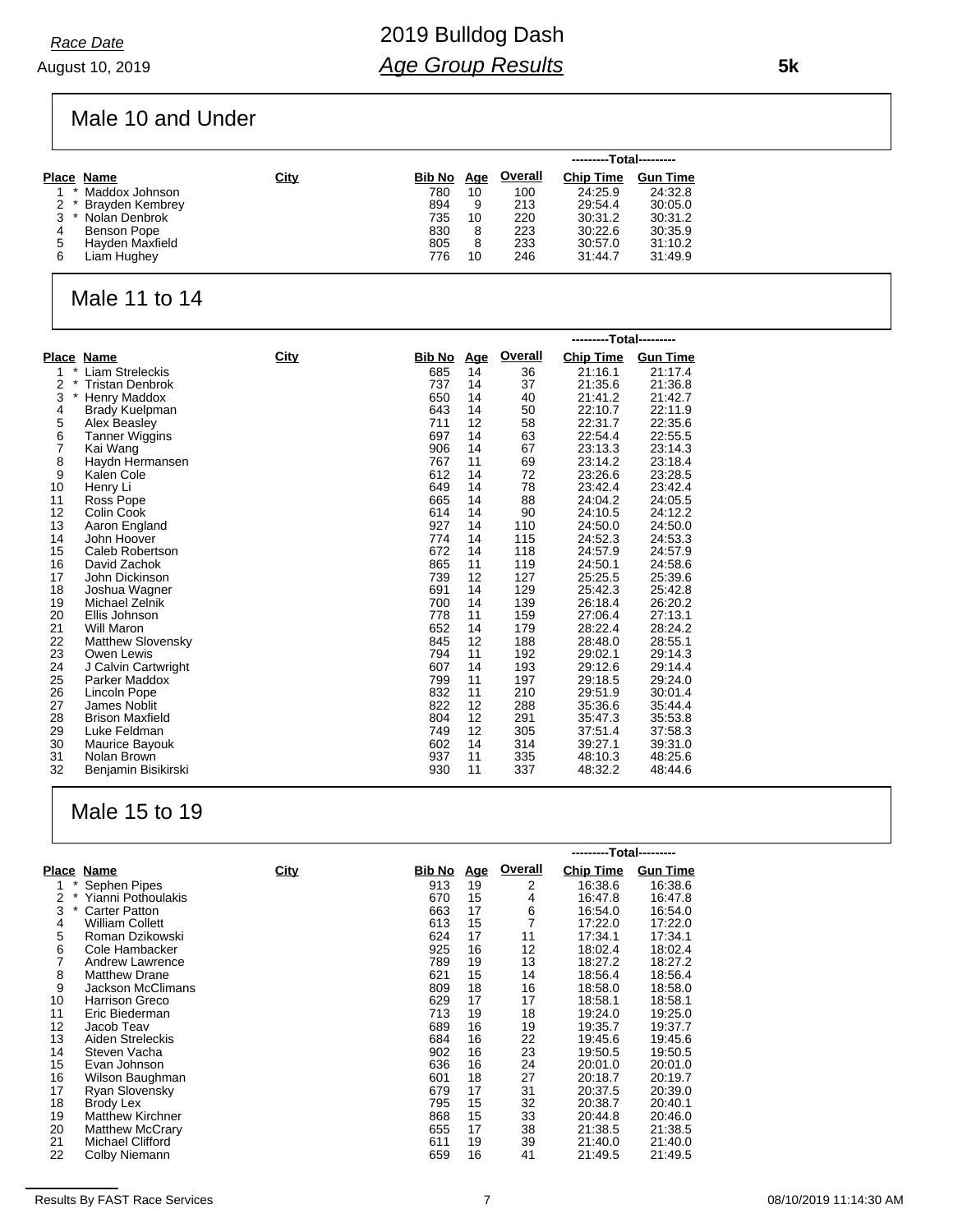August 10, 2019 *Race Date*

#### Male 15 to 19

|    |                          |      |               |            |         | ---------Total--------- |                 |  |
|----|--------------------------|------|---------------|------------|---------|-------------------------|-----------------|--|
|    | Place Name               | City | <b>Bib No</b> | <u>Age</u> | Overall | <b>Chip Time</b>        | <b>Gun Time</b> |  |
| 23 | Daniel Huang             |      | 634           | 17         | 42      | 21:54.9                 | 21:54.9         |  |
| 24 | William Dzikowski        |      | 742           | 15         | 43      | 21:54.6                 | 21:55.3         |  |
| 25 | Joey Demaria             |      | 618           | 17         | 45      | 22:04.0                 | 22:05.9         |  |
| 26 | <b>Tristan Beckworth</b> |      | 915           | 16         | 46      | 22:07.2                 | 22:09.5         |  |
| 27 | Stephano Doig            |      | 905           | 15         | 48      | 22:10.1                 | 22:10.8         |  |
| 28 | <b>Jake Sutton</b>       |      | 686           | 16         | 49      | 22:10.2                 | 22:11.0         |  |
| 29 | Daniel Mok               |      | 658           | 15         | 51      | 22:19.5                 | 22:19.5         |  |
| 30 | Christopher Brown        |      | 605           | 16         | 53      | 22:23.5                 | 22:24.3         |  |
| 31 | Zaid Syed                |      | 904           | 15         | 57      | 22:30.4                 | 22:32.6         |  |
| 32 | Owen Johnson             |      | 637           | 15         | 65      | 23:05.9                 | 23:07.6         |  |
| 33 | <b>Daniel Sorrels</b>    |      | 874           | 15         | 66      | 23:07.9                 | 23:07.9         |  |
| 34 | Benjamin Stracner        |      | 683           | 17         | 68      | 23:15.4                 | 23:17.0         |  |
| 35 | <b>Edward Denning</b>    |      | 619           | 15         | 77      | 23:28.5                 | 23:39.7         |  |
| 36 | Nicholas Fattal          |      | 625           | 16         | 83      | 23:53.0                 | 23:55.1         |  |
| 37 | Justin Schymanski        |      | 677           | 15         | 89      | 24:08.9                 | 24:10.6         |  |
| 38 | <b>Brendan McComack</b>  |      | 914           | 18         | 91      | 24:09.7                 | 24:14.9         |  |
| 39 | Gabe Barnett             |      | 708           | 17         | 95      | 24:22.3                 | 24:27.4         |  |
| 40 | Colin Niersbach          |      | 660           | 16         | 99      | 24:19.7                 | 24:32.1         |  |
| 41 | Jon Caiazzo              |      | 718           | 15         | 102     | 24:35.1                 | 24:38.1         |  |
| 42 | Caleb Anderson           |      | 880           | 15         | 103     | 24:37.0                 | 24:39.6         |  |
| 43 | Lonnie White             |      | 695           | 15         | 104     | 24:38.4                 | 24:40.3         |  |
| 44 | Ammon Rodriguez          |      | 674           | 17         | 106     | 24:41.3                 | 24:43.2         |  |
| 45 | Dean Yusuf               |      | 864           | 18         | 109     | 24:37.1                 | 24:46.2         |  |
| 46 | <b>Andrew Grothe</b>     |      | 631           | 15         | 111     | 24:50.1                 | 24:50.1         |  |
| 47 | Noah Moon                |      | 818           | 16         | 113     | 24:49.7                 | 24:51.9         |  |
| 48 | <b>Ethan Denbrok</b>     |      | 734           | 17         | 124     | 25:24.8                 | 25:26.7         |  |
| 49 | lan Johnson              |      | 896           | 15         | 136     | 26:14.1                 | 26:16.2         |  |
| 50 | Ryan Mangan              |      | 908           | 16         | 142     | 26:25.8                 | 26:27.0         |  |
| 51 | Eric Delgado             |      | 939           | 18         | 147     | 26:37.2                 | 26:37.2         |  |
| 52 | Jack Wegmet              |      | 916           | 18         | 148     | 26:37.4                 | 26:37.4         |  |
| 53 | Spenser Alfonso          |      | 907           | 16         | 165     | 27:33.7                 | 27:45.8         |  |
| 54 | Micah Ediger             |      | 746           | 19         | 241     | 31:22.8                 | 31:36.4         |  |
| 55 | <b>Matthew Nolan</b>     |      | 882           | 17         | 271     | 33:40.8                 | 33:47.6         |  |
| 56 | Jonah Slovensky          |      | 678           | 15         | 315     | 39:31.0                 | 39:40.0         |  |

### Male 20 to 24

|   |                          |      |        |            |                | ---------Total--------- |                 |  |
|---|--------------------------|------|--------|------------|----------------|-------------------------|-----------------|--|
|   | Place Name               | City | Bib No | <u>Age</u> | <b>Overall</b> | <b>Chip Time</b>        | <b>Gun Time</b> |  |
|   | Zach Czerniak<br>$\star$ |      | 730    | 20         | 3              | 16:43.8                 | 16:43.8         |  |
|   | Alex Haggard Olson       |      | 922    | 20         | 5              | 16:48.3                 | 16:48.3         |  |
| 3 | Sebastian Denbrok        |      | 736    | 20         | 79             | 23:39.9                 | 23:44.9         |  |
| 4 | <b>Brandon Crosby</b>    |      | 727    | 20         | 94             | 22:38.3                 | 24:26.5         |  |
| 5 | <b>Philip Barrett</b>    |      | 709    | 23         | 135            | 26:02.1                 | 26:05.9         |  |
| 6 | <b>Francis Littig</b>    |      | 797    | 20         | 137            | 26:10.6                 | 26.16.3         |  |
|   | David Pipes              |      | 829    | 21         | 164            | 27:38.6                 | 27:43.8         |  |

### Male 25 to 29

|         |             |      |        |            |                | ---------Total--------- |                 |  |
|---------|-------------|------|--------|------------|----------------|-------------------------|-----------------|--|
|         | Place Name  | City | Bib No | <u>Age</u> | <b>Overall</b> | <b>Chip Time</b>        | <b>Gun Time</b> |  |
|         | Dan Moffit  |      | 815    | 29         | 9              | 17:30.2                 | 17:30.8         |  |
| $2^*$   | Alec Corley |      | 726    | 28         | 25             | 20:03.9                 | 20:08.0         |  |
| $3$ $*$ | Josh Albey  |      | 933    | 29         | 28             | 20:21.0                 | 20:21.0         |  |
| 4       | Leo Kaiser  |      | 784    | 28         | 44             | 22:02.0                 | 22:04.0         |  |
| 5       | Evan Ranft  |      | 836    | 28         | 61             | 22:30.8                 | 22:39.4         |  |
| 6       | Eric Ranft  |      | 835    | 25         | 168            | 27:52.2                 | 28:01.2         |  |

### Male 30 to 34

|         |                       |             |            |    |         | ---------Total--------- |                 |
|---------|-----------------------|-------------|------------|----|---------|-------------------------|-----------------|
|         | Place Name            | <u>City</u> | Bib No Age |    | Overall | <b>Chip Time</b>        | <b>Gun Time</b> |
|         | * Shawn Matthews      |             | 802        | 32 | 10      | 17:32.3                 | 17:32.6         |
|         | 2 * Nelson Walker     |             | 946        | 32 | 20      | 19:38.0                 | 19:38.0         |
| $\star$ | Josh Chase            |             | 928        | 30 | 275     | 33:44.3                 | 34:03.1         |
|         | <b>Kevin Matthews</b> |             | 948        | 32 | 319     | 42:46.9                 | 42:46.9         |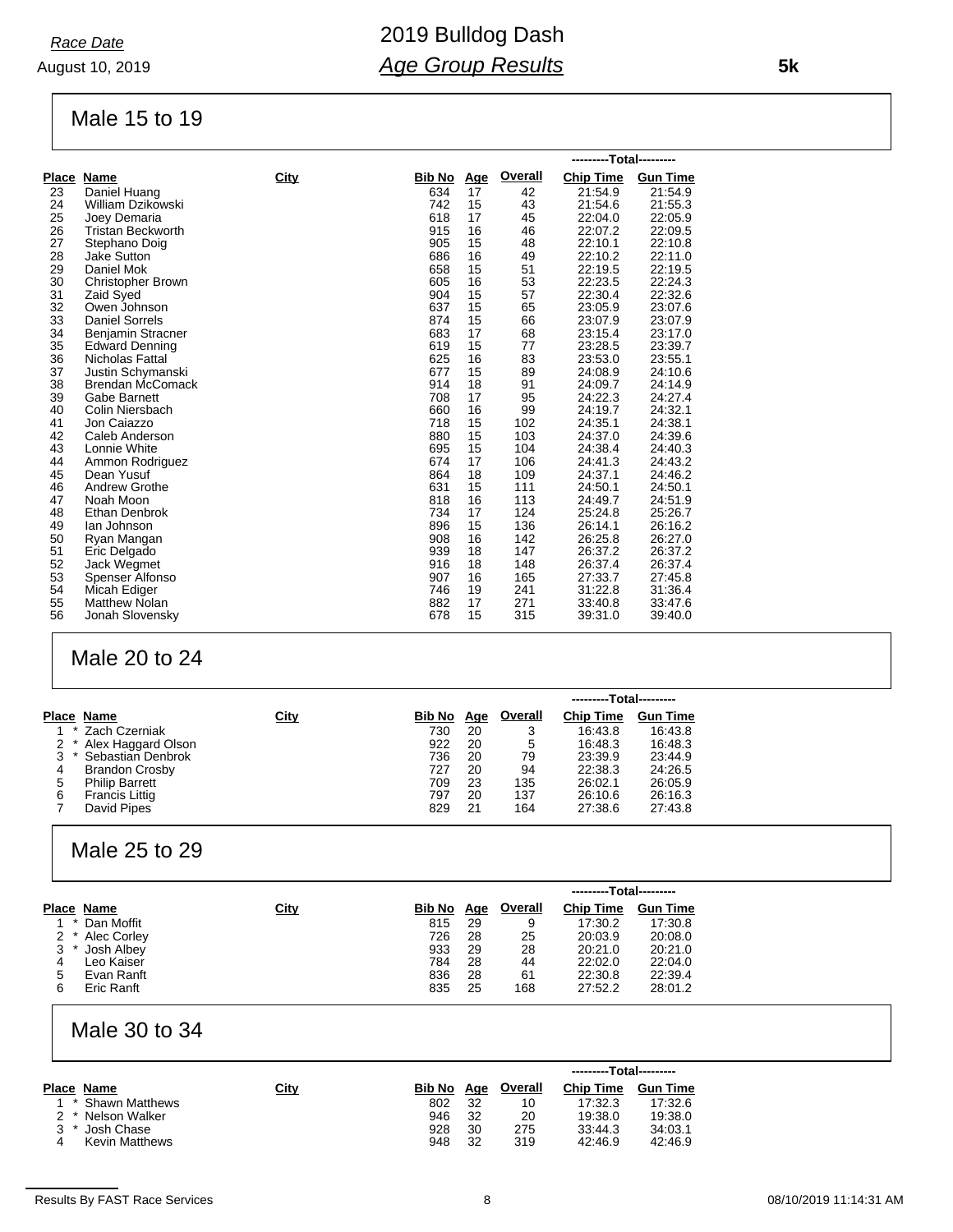August 10, 2019 *Race Date*

Male 35 to 39

|             |                        |      |        |            |         | ---------Total--------- |                 |
|-------------|------------------------|------|--------|------------|---------|-------------------------|-----------------|
|             | Place Name             | City | Bib No | <u>Age</u> | Overall | <b>Chip Time</b>        | <b>Gun Time</b> |
|             | Daniel Seo             |      | 870    | 37         | 8       | 17:23.1                 | 17:23.1         |
| $\ast$<br>2 | Michael Brannon        |      | 952    | 35         | 15      | 18:57.1                 | 18:57.1         |
| 3           | <b>Brandon Yarnell</b> |      | 862    | 37         | 62      | 22:44.3                 | 22:49.0         |
| 4           | Nathan Collett         |      | 912    | 38         | 64      | 22:50.9                 | 22:55.8         |
| 5           | <b>Scot Davis</b>      |      | 733    | 39         | 80      | 23:32.6                 | 23:45.3         |
| 6           | <b>Justin Garrett</b>  |      | 750    | 39         | 123     | 25:15.1                 | 25:26.0         |
|             | Greg Miller            |      | 813    | 36         | 138     | 26:08.5                 | 26:19.3         |
| 8           | Stephen McVey          |      | 810    | 35         | 145     | 26:19.3                 | 26:31.7         |
| 9           | Jason Kembrey          |      | 895    | 39         | 212     | 29:54.3                 | 30:04.7         |
| 10          | Peter Maxfield         |      | 806    | 39         | 265     | 32:45.7                 | 32:59.7         |
| 11          | Nathan Ardelean        |      | 707    | 37         | 293     | 36:18.8                 | 36:26.2         |
| 12          | Alex Ross              |      | 838    | 39         | 295     | 36:14.4                 | 36:35.0         |
| 13          | <b>Bren Bantly</b>     |      | 953    | 35         | 320     | 42:46.8                 | 42:47.1         |

#### Male 40 to 44

|   |                      |      |        |            |         | ---------Total--------- |                 |
|---|----------------------|------|--------|------------|---------|-------------------------|-----------------|
|   | Place Name           | City | Bib No | <u>Age</u> | Overall | <b>Chip Time</b>        | <b>Gun Time</b> |
|   | Jeremiah Eye         |      | 747    | 41         | 34      | 20:56.0                 | 20:57.9         |
| 2 | Jason Maddox         |      | 798    | 42         | 47      | 22:04.8                 | 22:09.8         |
| 3 | Jeddy Smith          |      | 848    | 42         | 82      | 23:47.3                 | 23:50.1         |
| 4 | Chad Sexton          |      | 843    | 43         | 97      | 24:21.6                 | 24:27.8         |
| 5 | <b>Ryan Sorrels</b>  |      | 875    | 42         | 125     | 25:21.1                 | 25:30.2         |
| 6 | Greg Singleton       |      | 950    | 42         | 143     | 26:18.8                 | 26:27.6         |
|   | <b>Brian Cole</b>    |      | 722    | 43         | 160     | 27:13.1                 | 27:22.5         |
| 8 | <b>Buck Buchanan</b> |      | 717    | 40         | 189     | 28:39.3                 | 29:01.5         |
| 9 | Chris Hermansen      |      | 765    | 40         | 219     | 30:17.8                 | 30:30.4         |

### Male 45 to 49

|    |                       |      |               |            |         | ---------Total--------- |                 |
|----|-----------------------|------|---------------|------------|---------|-------------------------|-----------------|
|    | Place Name            | City | <b>Bib No</b> | <u>Age</u> | Overall | <b>Chip Time</b>        | <b>Gun Time</b> |
| *  | <b>Gemi Perkins</b>   |      | 827           | 46         | 56      | 22:30.3                 | 22:32.6         |
| 2  | Michael Slovensky     |      | 846           | 49         | 74      | 23:24.4                 | 23:30.9         |
| 3  | Mark Niemann          |      | 819           | 48         | 84      | 23:48.6                 | 23:58.6         |
| 4  | <b>Roberts Means</b>  |      | 945           | 48         | 101     | 24:24.8                 | 24:34.3         |
| 5  | Johnny Wilkins        |      | 859           | 49         | 151     | 26:33.5                 | 26:44.4         |
| 6  | Alvin Todd            |      | 857           | 46         | 153     | 26:40.2                 | 26:50.2         |
|    | <b>Terry Buchanan</b> |      | 951           | 49         | 158     | 27:01.9                 | 27:10.9         |
| 8  | James Mok             |      | 816           | 49         | 166     | 27:51.7                 | 27:51.7         |
| 9  | Mike Zelnick          |      | 867           | 49         | 175     | 28:11.5                 | 28:11.5         |
| 10 | Corey Dobbs           |      | 934           | 45         | 180     | 28:20.9                 | 28:30.2         |
| 11 | James Gift            |      | 900           | 48         | 198     | 29:11.1                 | 29:25.5         |
| 12 | Jason Chapman         |      | 720           | 49         | 222     | 30:27.6                 | 30:33.5         |
| 13 | David Donerlson-Smith |      | 741           | 49         | 225     | 30:38.3                 | 30:45.7         |
| 14 | Mark Beasley          |      | 712           | 49         | 231     | 30:52.2                 | 31:08.6         |
| 15 | <b>Chris Ediger</b>   |      | 745           | 46         | 240     | 31:36.0                 | 31:36.0         |
| 16 | Joe Adams             |      | 701           | 48         | 256     | 32:16.9                 | 32:30.8         |
| 17 | <b>Jason Davis</b>    |      | 731           | 47         | 287     | 35:10.0                 | 35:21.8         |

## Male 50 to 54

|            |                         |      |        |            |                | ---------Total--------- |                 |
|------------|-------------------------|------|--------|------------|----------------|-------------------------|-----------------|
| Place Name |                         | City | Bib No | <u>Age</u> | <b>Overall</b> | <b>Chip Time</b>        | <b>Gun Time</b> |
|            | <b>Kenneth Stewart</b>  |      | 851    | 51         | 116            | 24:40.5                 | 24:53.5         |
| 2          | Daniel Drane            |      | 921    | 54         | 149            | 26:35.7                 | 26:41.6         |
| 3          | Kyung Seok Lim          |      | 796    | 53         | 191            | 29:01.5                 | 29:11.2         |
| 4          | <b>Kirk Harris</b>      |      | 961    | 51         | 195            | 29:09.2                 | 29:23.2         |
| 5          | Jim Smith               |      | 957    | 53         | 200            | 29:20.8                 | 29:33.8         |
| 6          | John Gazarra            |      | 918    | 54         | 203            | 29:25.8                 | 29:43.4         |
|            | Tim Duncan              |      | 923    | 52         | 208            | 29:25.8                 | 29:56.2         |
| 8          | Mike Teav               |      | 856    | 50         | 229            | 30:39.7                 | 31:00.5         |
| 9          | <b>Patrick Sutton</b>   |      | 854    | 52         | 242            | 31:27.4                 | 31:41.4         |
| 10         | <b>Patrick Easterly</b> |      | 743    | 51         | 252            | 31:56.7                 | 32:19.1         |
| 11         | Steve Graessle          |      | 872    | 50         | 266            | 32:55.7                 | 33:16.8         |
| 12         | Chuck Applebee          |      | 704    | 50         | 292            | 36:13.3                 | 36:25.5         |
| 13         | <b>Byron Holmes</b>     |      | 770    | 50         | 299            | 36:59.6                 | 37:18.9         |